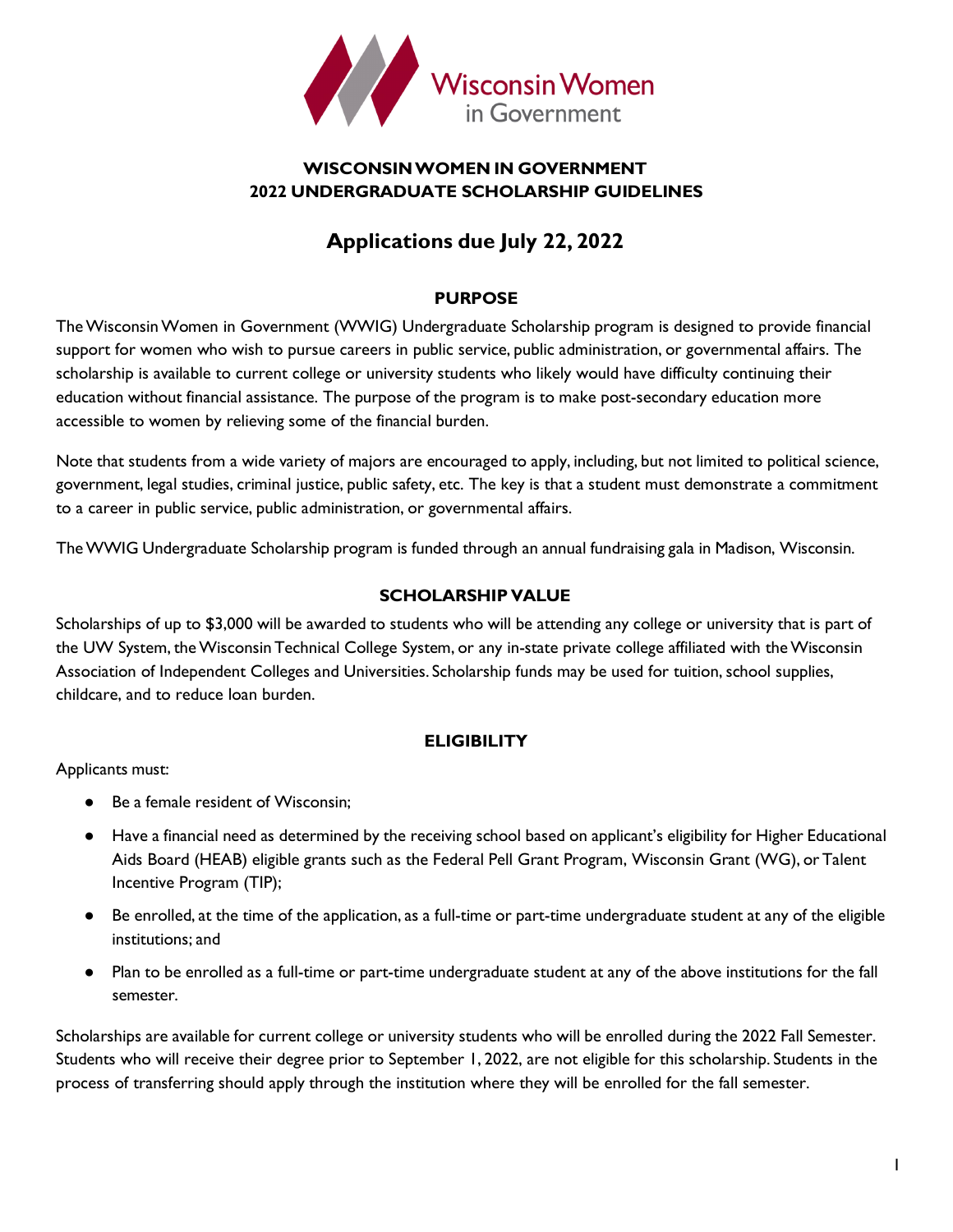

### **CRITERIA**

Students must:

- Have a C grade point average or better, and maintain at least a C average throughout the academic year during which receiving the scholarship;
- Demonstrate leadership potential, initiative, and excellent communication skills; and
- Have an interest in public service, government, and/or the political process.

# **APPLICATION REQUIREMENTS**

Applicants must submit the following items **as a single PDF**:

- A completed application form including answers to all questions;
- A copy of her current transcript (this need not be a certified copy);
- A letter from the financial aid office at her school confirming her eligibility for financial aid as defined in the "Eligibility" section; and
- Two (2) letters of recommendation (along with the completed recommendation form for each) from people who are familiar with the applicant and her skills, personality, work habits, etc. Recommendations must come from:
	- a teacher, a school counselor or advisor; or
	- an employee or individual with whom she has worked in a business, community, or charitable effort.

# **SELECTION PROCESS**

Completed application and accompanying documents should be submitted **as a single PDF** to the school the applicant will attend during the scholarship year, as follows:

- **UW System** applicants should submit completed scholarship applications as a single PDF to the UW System Office of Academic Programs and Faculty Advancement via apfa@uwsa.edu.
- **WisconsinTechnical College System** applicants should submit applications to the financial aid director at their respective schools.
- **Private College** applicants who attend a college that is a member of the Wisconsin Association of Independent Colleges and Universities should submit applications to the financial aid director at their respective schools.

The school to which the applicant seeks admission shall first determine whether the applicant is eligible for the scholarship based on a process administered by the institution, which considers the criteria mentioned above. The UW System, Wisconsin Technical College System, andWisconsin Association of Independent Colleges and Universities each may forward the names of **up to six** applicants for review and final selection byWWIG.

# **Completed applications and accompanying documents should be submitted as a single PDF to your school as instructed above no later than July 22, 2022.**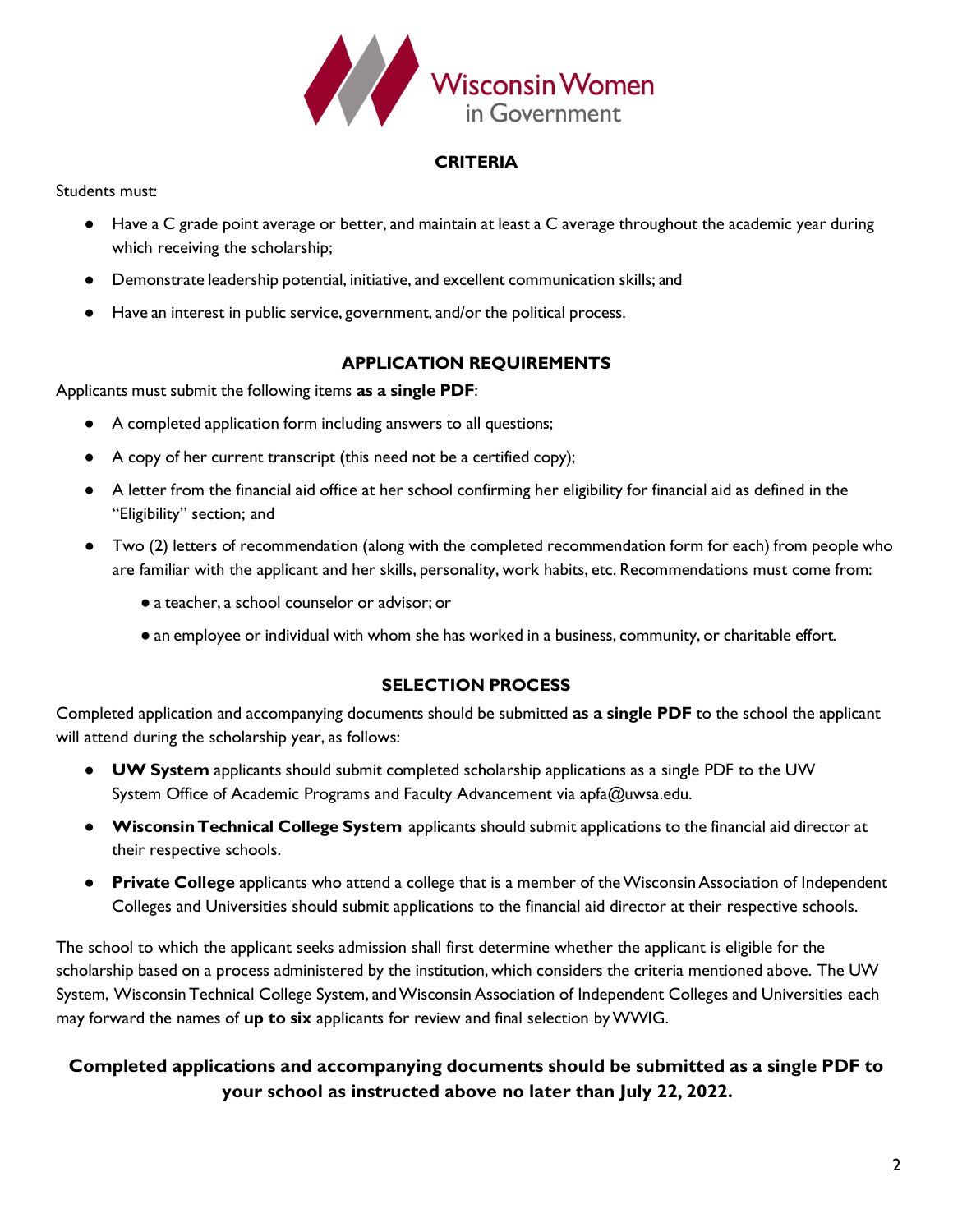

# **Applications are due July 22, 2022.**

Please include letters of recommendation, transcripts, and financial aid rulings with the original application. These materials will not be considered if sent separately. Please submit all application materials **as a single PDF**.

In its review of the scholarship applications, theWWIG Scholarship Committee will look for women who show promise of making a positive contribution to society. Scholarship recipients will be selected based on their leadership, demonstrated ability to handle responsibility, initiative, communication skills, academic achievement, community involvement, and commitment to public service.

Scholarship recipients will be notified by September 16, 2022.

### **TERM**

Scholarships are effective for the academic year immediately following selection as a recipient (2022-2023). WWIG anticipates distributing half of the award for each semester (or term).

# **CONTINUED ELIGIBILITY**

Scholarship recipients must provide GPA evidence of their continuing eligibility at the end of each semester. Scholarship recipients must notifyWWIG of any change in their enrollment status during the term of the scholarship. If the scholarship recipient discontinues her studies during the academic year, she will not be eligible to receive any further scholarship funds.

Scholarship recipients must provide two essays, 250-500 words each, one per semester, addressing the following:

- **Essay 1***:* How has receiving theWWIG Undergraduate Scholarship helped you achieve your goals during the Fall 2022 semester?
- **Essay 2***:* How has receiving theWWIG Undergraduate Scholarship helped you achieve your goals during the Spring 2023 semester?

Essays will be requested approximately one to two months before the end of each semester and should be sent to the WWIG Scholarship Committee Chair (contact information to be provided). Excerpts from the essays may be used in WWIG promotional and funding application materials.

### **ADDITIONAL BENEFITS**

Scholarship recipients will be invited to attend and will receive one complimentary ticket toWWIG's annual fundraising gala in Madison, Wisconsin.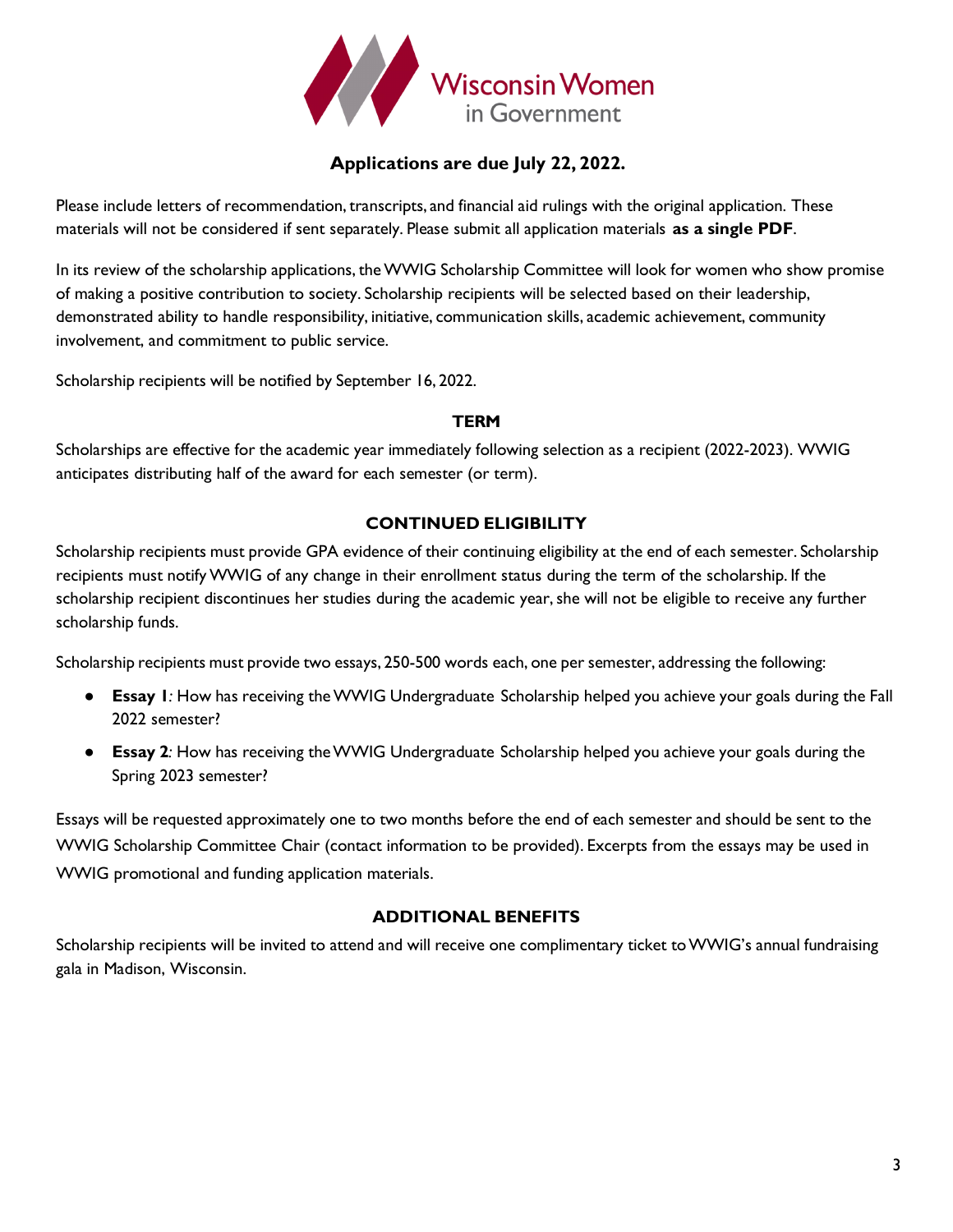

### **WISCONSINWOMEN IN GOVERNMENT 2022 UNDERGRADUATE SCHOLARSHIP APPLICATION FORM**

Please be sure to include the following: 1) this completed application form; 2) a copy of your transcripts; 3) a letter of financial eligibility; 4) two letters of recommendation and the recommendation forms.

If you are a UW System applicant, please submit application materials as a single PDF to apfa@uwsa.edu. For Technical College and private college applicants, please submit as a single PDF to the school you will attend in the scholarship term. Please see Selection Process section on page two for submission instructions.

| <b>Applicant Full Name</b>                           | <b>Birthdate</b>                 |              |            |  |  |
|------------------------------------------------------|----------------------------------|--------------|------------|--|--|
| <b>School Year Street Address</b>                    | City                             | <b>State</b> | <b>Zip</b> |  |  |
| Major or Field of Study and Grade Level              | <b>School Year Phone</b>         |              |            |  |  |
| <b>School Name</b>                                   |                                  |              |            |  |  |
| <b>Permanent Street Address</b>                      | City                             | <b>State</b> | <b>Zip</b> |  |  |
| <b>Email Address</b>                                 | <b>Permanent (or Cell) Phone</b> |              |            |  |  |
| List Any Awards or Other Recognition of Achievement: |                                  |              |            |  |  |

The purpose of this scholarship is to inspire women to consider careers in public service, public administration, and government affairs. Complete answers on the application are important to the evaluation process. Please answer the following questions in no more than three (3) total single-spaced typewritten pages. *By submitting this application,you permanently grant WWIG permission to use your answers or portions of those answers in promotional materials.*

- 1. Tell us about yourself. What accomplishments are you most proud of and why? Include obstacles you have had to overcome, if any, in pursuing your education.
- 2. Describe any school, volunteer, community, or political activities in which you have participated. Please include any leadership roles you held, if any, and how you helped plan or implement any activities. Describe why participation in these activities may have been important to you. (Such activities may include, but are not limited to: student government, political or public awareness campaigns, and volunteer organizations.)
- 3. Explain how you plan to use your degree to pursue a career in public service, public administration, or government affairs.
- 4. Provide a brief 4-5 sentence biography of yourself.Describe your path of study, any extracurricular involvement, and your interest in a career in public service, public administration, or government affairs. If you are selected for this scholarship,we plan to use this biography to help us describe you in the written program for the fundraising gala, as well as on our website.

#### **I certify that this application contains accurate information.**